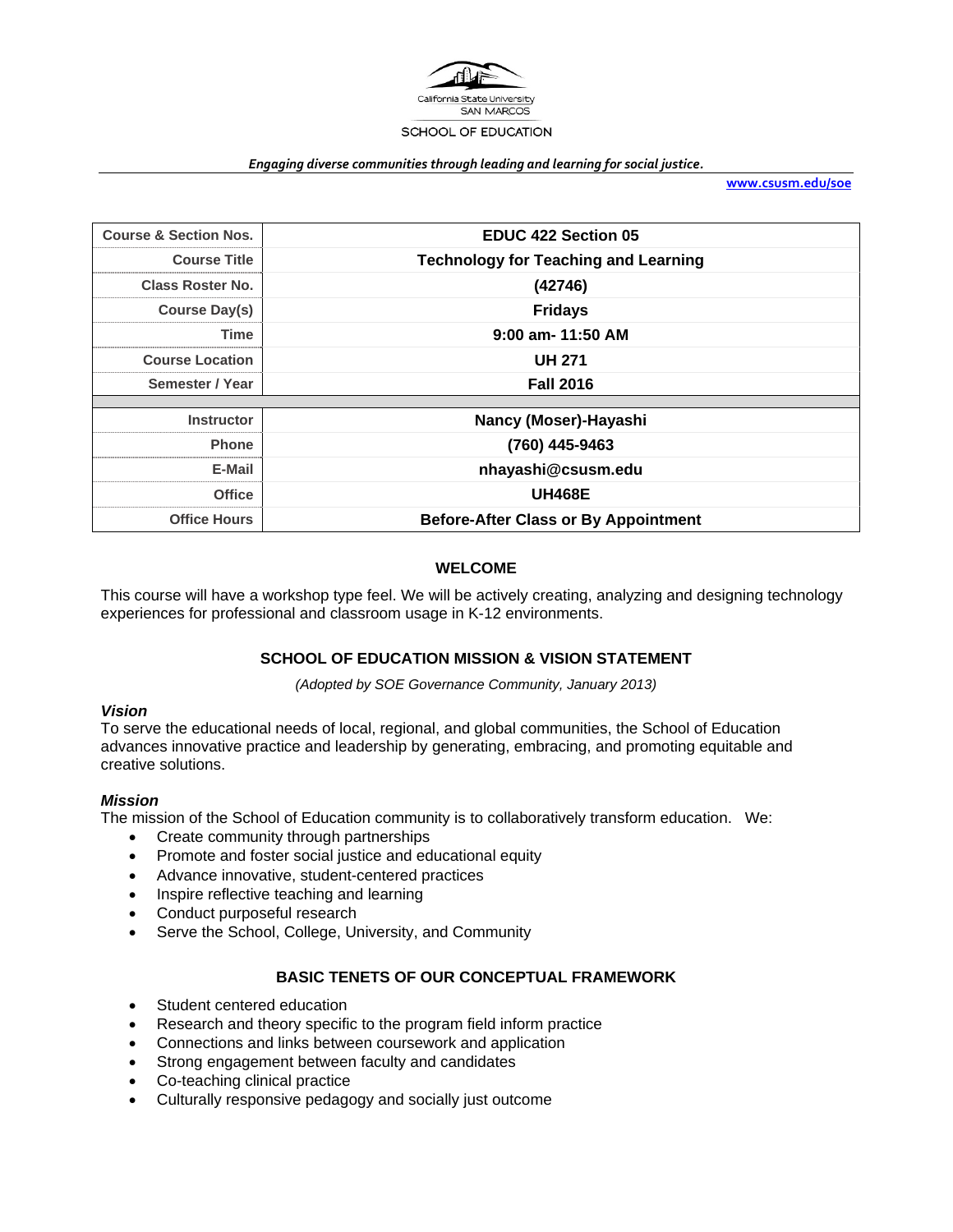# **COURSE DESCRIPTION**

This course focuses on knowledge and skills necessary to apply educational oriented productivity tools, graphic organizers, database and spreadsheets, presentation tools, school-appropriate multimedia tools, and communication tools. *The course meets the technology prerequisite skill requirement for entering the credential program.* 

# **Course Prerequisites**

The prerequisite for this course is completion of the campus-wide computer competency requirement (CCR) or having successfully completed a computer course within the last 12 months with a grade B or above. The prerequisite can be fulfilled by successful completion of one of the following:

- Taking the CSUSM CCR assessment or equivalent course OR
- Completion of an approved computer literacy course at the community college level with a grade B or higher in the last 12 months.

### **Course Objectives**

Teacher candidates will demonstrate competency in:

- Meeting the ISTE International Society or Technology in Education standards outlined below at a basic level of proficiency;
- Using a variety of educational technology tools that are applied in teaching and learning within the credential program and used in public school settings.

# **REQUIRED TEXTS, MATERIALS AND/OR ACCOUNTS**

## **Required Texts**

There is no required text for this course. Instead, you will need the following:

- Cloud-based storage or a mass storage device, e.g., USB flash drive (8 GB or larger).
- Use of a digital video camera for the video project. Check-out is available from the Kellogg library on 2nd floor. Alternatively, a mobile device with a good video camera may be used.

### **Course Material Available**

- Cougar Courses: resources: syllabus, articles and other resources for students. Students will need to locate online resources in addition to the ones provided.
- It is not necessary to purchase educational software, as many of the specific software titles are available on the Web in demo-version and/or available on campus.

# **COURSE AND PROGRAM LEARNING OUTCOMES**

Upon successful completion of this course, students will (be able to):

- Demonstrate basic proficiency in use of technology to meet all 5 ISTE Standards.
- Apply a variety of Ed-tech strategies in a classroom (K-12) setting.
- Continue professional development through interactions with their Professional Learning Networks
- Complete upload of evidence of TPE 14 in a professional portfolio

# **Teacher Performance Expectation (TPE) Competencies**

 This course is designed to help candidates seeking a California teaching credential to develop the skills, knowledge, and attitudes necessary to assist schools and districts in implementing effective programs for all students. The successful candidate will be able to merge theory and practice in order to realize a comprehensive and extensive educational program for all students. You will be required to formally address:

TPE 14: CSUSM Educational Technology (based on ISTE Standards•T: see below)

The following TPEs are also addressed in this course:

TPE 4 - Making Content Accessible (ISTE Standards•T I and II)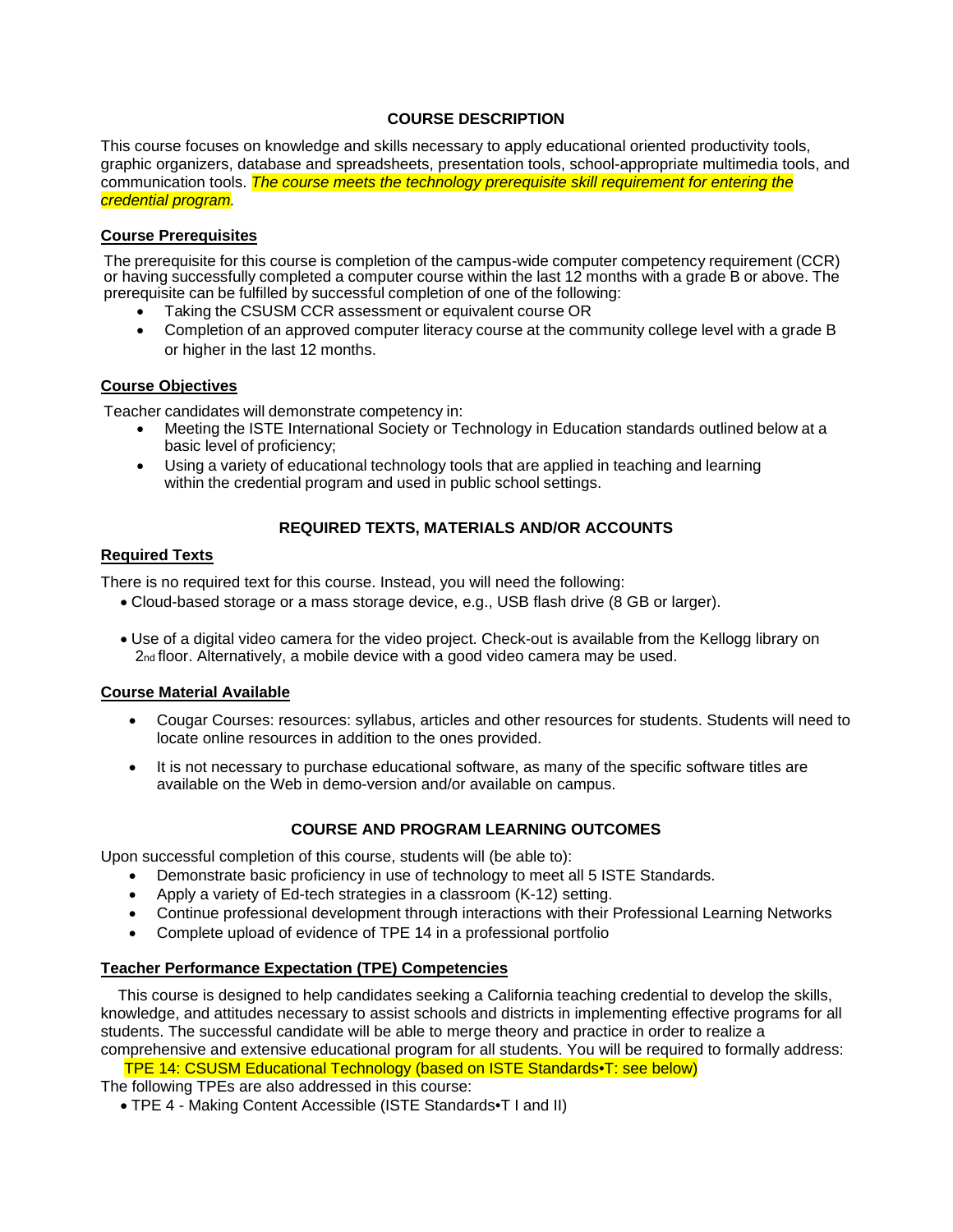- TPE 5 Student Engagement (ISTE Standards•T I and II)
- TPE 6 Developmentally Appropriate Teaching Practices (ISTE Standards•T I and II)
- TPE 7 Teaching English Language Learners (ISTE Standards•T II and IV)
- TPE 12 Professional, Legal, and Ethical Obligations (ISTE Standards•T IV)
- TPE 13 Professional Growth (ISTE Standards•T V)

 The course also addresses Special Education Standards by California Commission on Teacher Credentialing:

- Multiple and Single Subject Program Standard 13: Preparation to Teach Special Populations (Students with Special Needs) in the General Education Classroom
- Preliminary Education Specialist Program Design Standard 6: Using Educational and Assistive **Technology**

## **ISTE Standards for Teachers (ISTE Standards•T)**

Teachers: will be required to formally address **TPE 14: CSUSM Educational Technology** based on:

# **ISTE National Educational Technology Standards (NETS•T) and Performance Indicators for Teachers**

Effective teachers model and apply the National Educational Technology Standards for Students (NETS•S) as they design, implement, and assess learning experiences to engage students and improve learning; enrich professional practice; and provide positive models for students, colleagues, and the community. All teachers should meet the following standards and performance indicators.

### **I. Facilitate and Inspire Student Learning and Creativity**

 Teachers use their knowledge of subject matter, teaching and learning, and technology to facilitate experiences that advance student learning, creativity, and innovation in both face-to-face and virtual environments.

- **A.** Promote, support, and model creative and innovative thinking and inventiveness
- **B.** Engage students in exploring real-world issues and solving authentic problems using digital tools and resources
- **C.** Promote student reflection using collaborative tools to reveal and clarify students' conceptual understanding and thinking, planning, and creative processes
- **D.** Model collaborative knowledge construction by engaging in learning with students, colleagues, and others in face-to-face and virtual environments

### **II. Design and Develop Digital-Age Learning Experiences and Assessments**

 Teachers design, develop, and evaluate authentic learning experiences and assessments incorporating contemporary tools and resources to maximize content learning in context and to develop the knowledge, skills, and attitudes identified in the NETS•S. Teachers:

- **A.** Design or adapt relevant learning experiences that incorporate digital tools and resources to promote student learning and creativity
- **B.** Develop technology-enriched learning environments that enable all students to pursue their individual curiosities and become active participants in setting their own educational goals, managing their own learning, and assessing their own progress
- **C.** Customize and personalize learning activities to address students' diverse learning styles, working strategies, and abilities using digital tools and resources
- **D.** Provide students with multiple and varied formative and summative assessments aligned with content and technology standards and use resulting data to inform learning and teaching.

## **III. Model Digital-Age Work and Learning**

 Teachers exhibit knowledge, skills, and work processes representative of an innovative professional in a global and digital society. Teachers:

- **A.** Demonstrate fluency in technology systems and the transfer of current knowledge to new technologies and situations
- **B.** Collaborate with students, peers, parents, and community members using digital tools and resources to support student success and innovation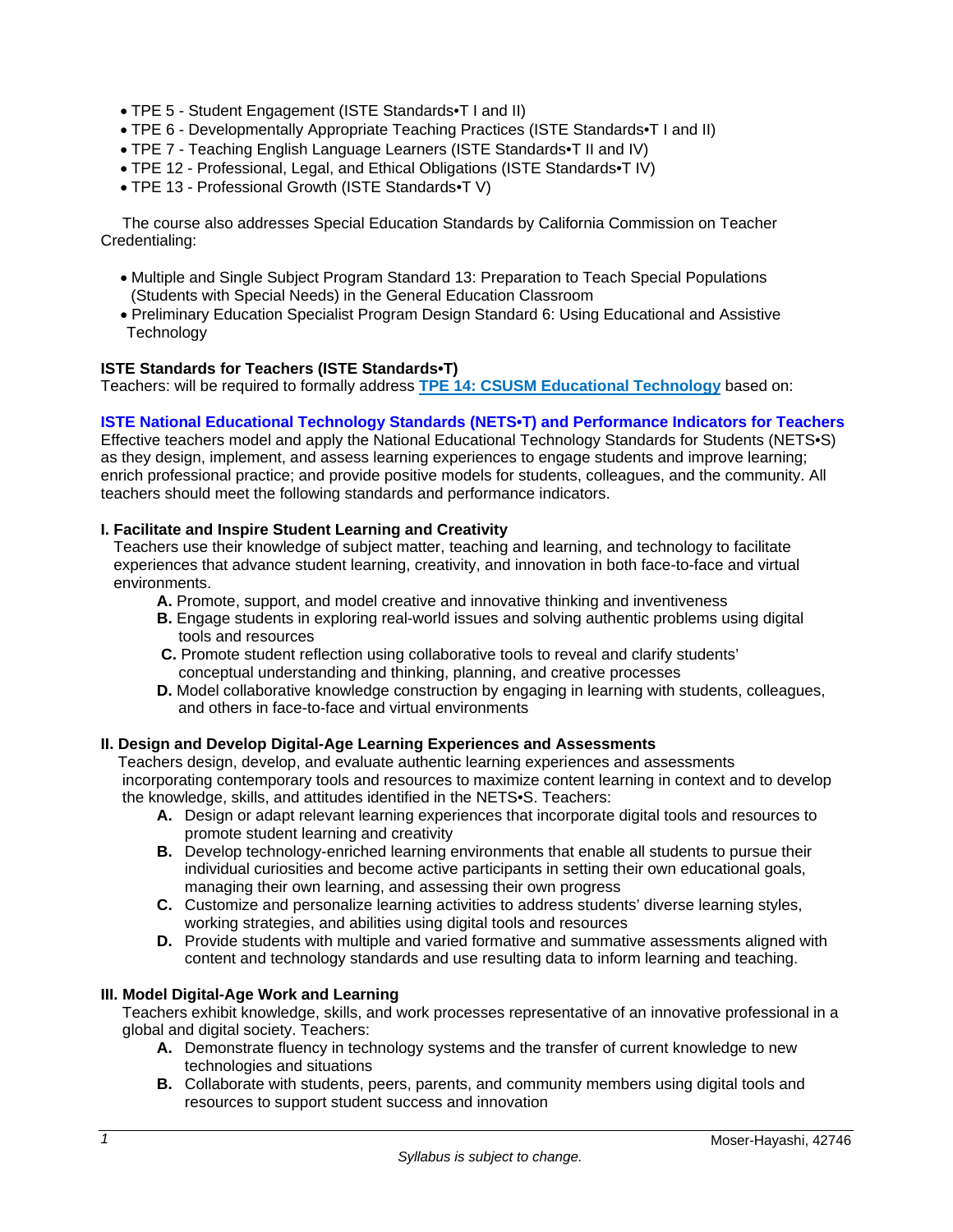- **C.** Communicate relevant information and ideas effectively to students, parents, and peers using a variety of digital-age media and formats
- **D.** Model and facilitate effective use of current and emerging digital tools to locate, analyze, evaluate, and use information resources to support research and learning

## **IV. Promote and Model Digital Citizenship and Responsibility**

 Teachers understand local and global societal issues and responsibilities in an evolving digital culture and exhibit legal and ethical behavior in their professional practices. Teachers:

- **A.** Advocate, model, and teach safe, legal, and ethical use of digital information and technology, including respect for copyright, intellectual property, and the appropriate documentation of sources
- **B.** Address the diverse needs of all learners by using learner-centered strategies and providing equitable access to appropriate digital tools and resources
- **C.** Promote and model digital etiquette and responsible social interactions related to the use of technology and information
- **D.** Develop and model cultural understanding and global awareness by engaging with colleagues and students of other cultures using digital-age communication and collaboration tools

## **V. Engage in Professional Growth and Leadership**

 Teachers continuously improve their professional practice, model lifelong learning, and exhibit leadership in their school and professional community by promoting and demonstrating the effective use of digital tools and resources. Teachers:

- **A.** Participate in local and global learning communities to explore creative applications of technology to improve student learning
- **B.** Exhibit leadership by demonstrating a vision of technology infusion, participating in shared decision making and community building, and developing the leadership and technology skills of others
- **C.** Evaluate and reflect on current research and professional practice on a regular basis to make effective use of existing and emerging digital tools and resources in support of student learning
- **D.** Contribute to the effectiveness, vitality, and self-renewal of the teaching profession and of their school and community

*ISTE (International Society for Technology in Education), 2008* 

# **Professional Dispositions**

The California State University San Marcos School of Education fosters the development of the following professional dispositions among our students:

- *Social Justice and Equity*: Candidates appreciate the languages, communities, and experiences learners bring to the classroom. Candidates advocate for and support marginalized communities and individuals.
- *Collaboration*: Candidates learn and practice the skills of collaboration in their coursework and use them in their professional interactions with students, colleagues, parents, caregivers, and those in the wider community.
- *Critical Thinking*: Candidates analyze various professional contexts, resulting in more informed decision-making about professional practice.
- *Professional Ethics*: Candidates learn to make and act on well-reasoned, principled judgments.
- *Reflective Teaching and Learning*: Candidates critically review their professional practice and the impact it has on student success.
- *Life-Long Learning*: Candidates are committed to actively seeking new knowledge, skills, and experiences throughout their career.

(adopted by the COE Governance Community on January 19, 2007)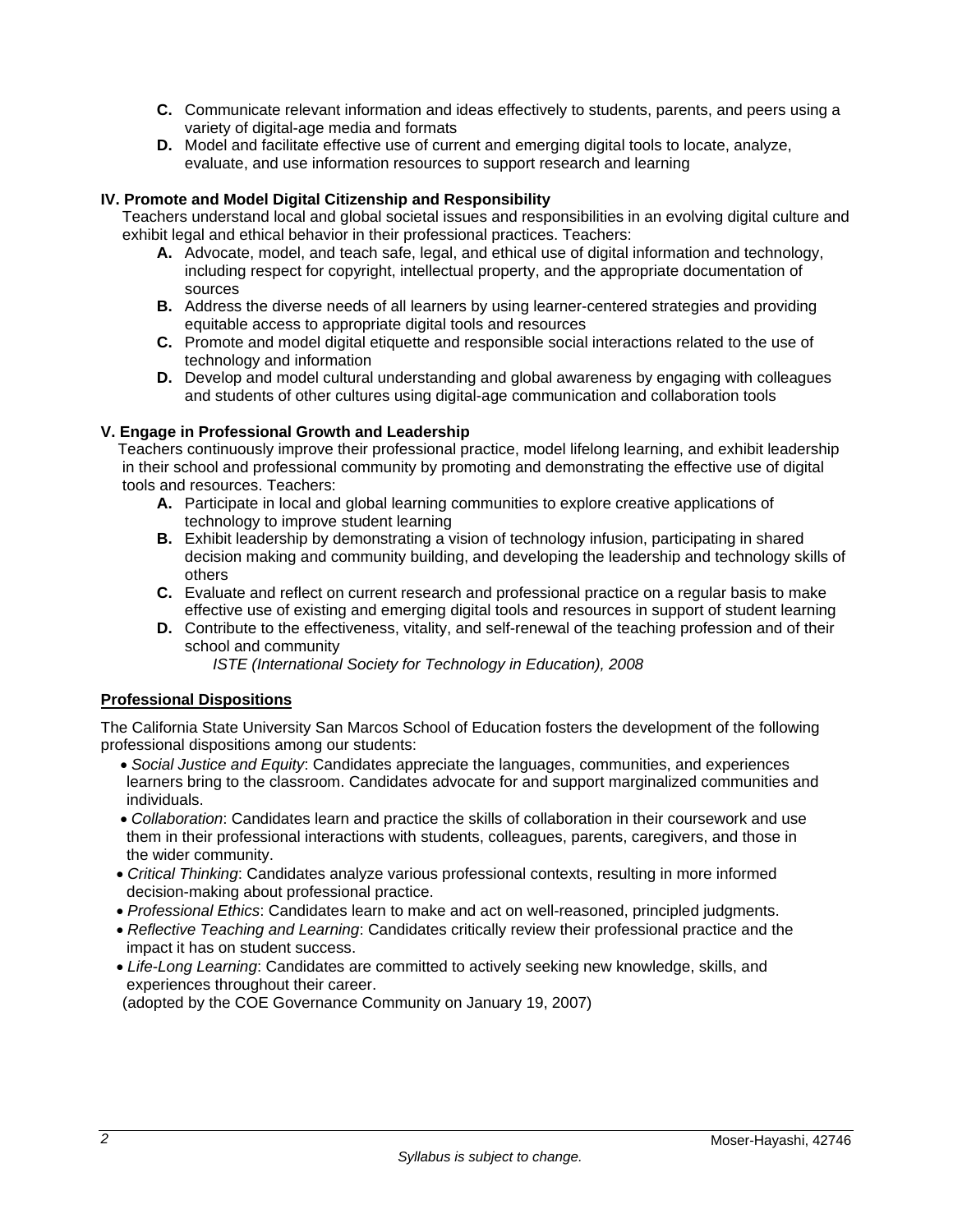# **Teacher Performance Assessment**

Beginning July 1, 2008 all California credential candidates must successfully complete a state-approved Teacher Performance Assessment (TPA), as part of the credential program of preparation. During the 2016- 17 academic year the CSUSM credential programs will use the edTPA (Educative Teacher Performance Assessment).

# **CalTPA**

To assist with your successful completion of the CalTPA, a series of informational seminars are offered over the course of the program. TPA related questions and logistical concerns are to be addressed during the seminars. Your attendance to TPA seminars will greatly contribute to your success on the assessment. The CalTPA Candidate Handbook, TPA seminar schedule, and other TPA support materials may be found on the SOE website: http://www.csusm.edu/education/CalTPA/ProgramMaterialsTPA.html

# **EdTPA**

Beginning in fall 2015, for newly entering initial candidates, the CSUSM assessment system is the edTPA. To assist with your successful completion of the edTPA, a capstone class is part of your curriculum. In this class edTPA related questions and logistical concerns are addressed. Additional support materials are available on the edTPA website: http://www.edtpa.com/PageView.aspx?f=GEN\_Candidates.html

Additionally, to support your success in your credential program and with TPA, SOE classes use common pedagogical language, lesson plans (lesson designs), and unit plans (unit designs).

# **Expected Dispositions for the Education Profession**

Education is a profession that has, at its core, certain dispositional attributes that must be acquired and developed. Teaching and working with learners of all ages requires not only specific content knowledge and pedagogical skills, but positive attitudes about multiple dimensions of the profession. The School of Education has identified six dispositions that must be evident in teacher candidates: social justice and equity, collaboration, critical thinking, professional ethics, reflective teaching and learning, and life-long learning. These dispositions have observable actions that will be assessed throughout the preparation program. For each dispositional element, there are three levels of performance - *unacceptable*, *initial target*, and *advanced target*. The description and rubric for the three levels of performance offer measurable behaviors and examples.

The assessment is designed to provide candidates with ongoing feedback for their growth in professional dispositions and includes a self-assessment by the candidate. The dispositions and rubric are presented, explained and assessed in one or more designated courses in each program as well as in clinical practice. Based upon assessment feedback candidates will compose a reflection that becomes part of the candidate's Teaching Performance Expectation portfolio. Candidates are expected to meet the level of *initial target* during the program.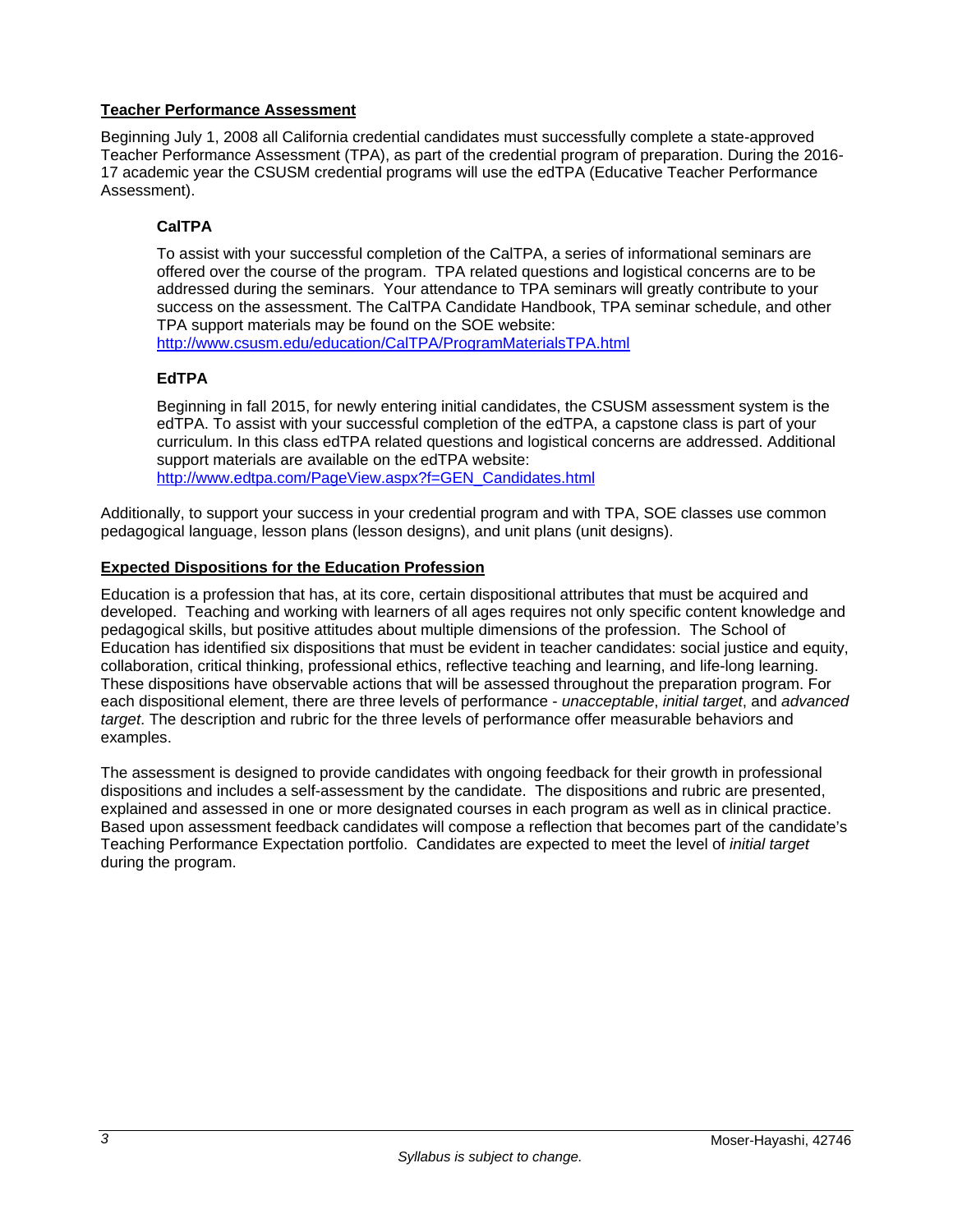# **SCHEDULE/COURSE OUTLINE**

| <b>Date</b>                        | <b>Topic</b>                                                                                                                                                                               | Assignment (if any)                                                                                                                                                                                                                               | <b>Due Date</b>                                                                                                                               |
|------------------------------------|--------------------------------------------------------------------------------------------------------------------------------------------------------------------------------------------|---------------------------------------------------------------------------------------------------------------------------------------------------------------------------------------------------------------------------------------------------|-----------------------------------------------------------------------------------------------------------------------------------------------|
| Session 1<br>9/2                   | <b>Creating Our</b><br>Community:<br>Introductions<br>Purpose of Ed Tech<br><b>ISTE Standards</b>                                                                                          | Write an introduction on Cougar Courses<br>$\bullet$<br>to build a community of learners (1 pts.)<br>Respond to at least two other students (2)<br>pts.)<br>Establish a Twitter Account (1 pt.)<br>(4pts.)                                        | Develop your<br>PLN:<br>connect/follow<br>to classmates<br>on twitter                                                                         |
| Session 2<br>9/9<br><b>ONLINE</b>  | <b>Get Connected: Social</b><br>Media in Edu<br>Establishing<br>Personal/Professional<br>Learning Networks: PLN<br><b>Blogging</b><br><b>ISTE 5</b>                                        | Create a blog and add blog link onto<br>Moodle (5 pts.)<br>Respond to group blogs (2 pts.)<br>Explore and find an EDU Blog or Twitter<br>to share out on class blog (2 pts.)<br>(9pts.)<br>*Lesson Will Continue 9/16                             | Locate tech<br>tools, blogs,<br>twitter 50<br>sources.                                                                                        |
| Session 3<br>9/16                  | <b>Who Are You: Personal</b><br><b>Web Site</b><br>Features of a Teacher<br>Website<br><b>ISTE 5</b>                                                                                       | Create a Class Web Site with<br>$\bullet$<br><b>Accessibility Features</b><br><b>Parent Letter</b><br>$\bullet$<br><b>ISTE Tabs</b><br>$\bullet$<br>Connect to professional blog<br>$\bullet$<br><b>Weekly Team Blog Responses</b><br>$(10$ pts.) | Field Trips:<br><b>SD Maker</b><br>Faire, Balboa<br>Park (\$15-30)<br>or EdCamp<br>SD,<br>Escondido<br>(free)<br>Website<br>Rough Due<br>10/1 |
| Session 4<br>9/23                  | <b>Right Tool for the Right</b><br>Job: Web 2.0<br><b>CCSS/ISTE standards</b><br>Common Tools for the<br>Classroom<br>Organizing Information<br><b>SAMR</b> model<br><b>ISTE 1 &amp; 2</b> | Blog reflection on tools and (2 pts)<br>$\bullet$<br>Team Symbaloo/Live Binder Project<br>$\bullet$<br>Organization/Teacher Approval (2pts)<br>(4pts.)                                                                                            | Team work on<br>symbaloo/Live<br>Binder Due 10<br>Complete<br>poster and<br>screen shot it<br>Due 9/15<br>$\sqrt{7}$                          |
| Session 5<br>9/30<br><b>ONLINE</b> | <b>Legalize It: Fair and</b><br><b>Safe Practices</b><br>Cyber Safety, Copyright,<br>Digital Citizenship, Issues<br><b>Visual Learning Poster</b><br><b>ISTE 4</b>                         | Use articles for information<br>Create a poster for upper elementary to<br>high school illustrating a lesson from<br>readings using Glogster or other tool. (3<br>pts.)<br>Blog update: Digital Citizenship (2 pts.)<br>(5pts.)                   |                                                                                                                                               |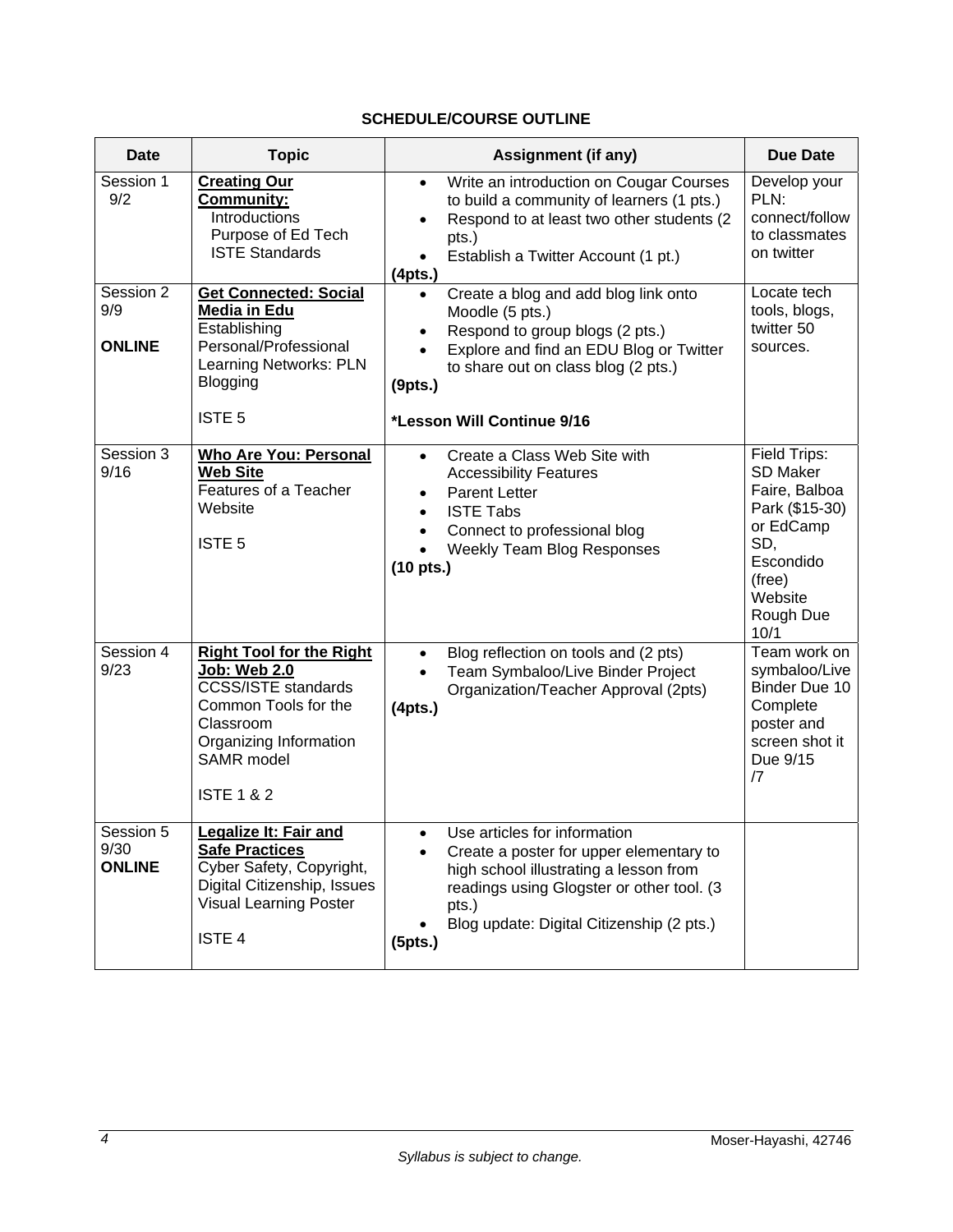| <b>Date</b>                          | <b>Topic</b>                                                                                                                                                                 | Assignment (if any)                                                                                                                                                                                                                                                           | <b>Due Date</b>                                                                |
|--------------------------------------|------------------------------------------------------------------------------------------------------------------------------------------------------------------------------|-------------------------------------------------------------------------------------------------------------------------------------------------------------------------------------------------------------------------------------------------------------------------------|--------------------------------------------------------------------------------|
| Session 6<br>10/7                    | <b>Googlization of</b><br><b>Education:</b><br>Inside a Google<br>Classroom/Google for<br>Edu<br>Forms, Docs. And More<br><b>Online Assessments</b><br><b>ISTE 1 &amp; 3</b> | Use Google Forms to develop a short<br>$\bullet$<br>assessment from Symbaloo/Live Binder<br>projects (2 pts)<br>Collect responses and write a blog<br>reflection based on the outcome (3 Pts)<br>(5pts.)                                                                      | Google form<br>and reflection<br>Due 10/14                                     |
| Session 7<br>10/14                   | <b>Playground: One to One</b><br><b>Devices</b><br>Ipad apps<br>Learning Tools<br>Equity and learning.<br><b>ISTE 1,2,4</b>                                                  | Explore, reflect and analyze common<br>$\bullet$<br>teacher resources on blog (2 pts.)<br>Add resources to team Symbaloo/Live<br>$\bullet$<br>binder project (5pts.)<br>(7pts.)                                                                                               | Have google<br>form and QR<br>code ready                                       |
| Session 8<br>10/21                   | <b>Now Presenting:</b><br><b>Presentation Tools</b><br>Project Pitch and<br>Approval for video                                                                               | Use a presentation tool (other than<br>Google Slides, Power Point or Prezi) to<br>teach a lesson to support Symbaloo/Live<br>Binder Project (5 pts.)<br>(5pts.)                                                                                                               |                                                                                |
| Session 9<br>10/28                   | 3, 2, 1 ACTION: Video<br>Taping<br>Hints to successful<br>instruction<br><b>Flipped Classrooms</b><br>Materials and plan for<br>instructional video                          | Using Common Core Standards, create<br>$\bullet$<br>an informative video (may support<br>Symbaloo/Live Binder content) (10 pts.)<br><b>Blog Reaction to Flipped Classrooms</b><br>(2pts.)<br>$(12 \text{ pts.})$                                                              |                                                                                |
| Session 10<br>11/4                   | <b>Empowering Learners:</b><br>Case Study of Diverse<br>Learners<br><b>Learning Styles</b><br>Motivation<br>Equity<br>Accessiblity<br>Homework Gap                           | Take Personal Learning Style Quiz (1pt.)<br>$\bullet$<br>Work in a team to develop an ed-tech<br>$\bullet$<br>enhancement to promote student<br>achievement and share in class. (5pt.)<br>Blog: How does ed-tech help aid relate to<br>student achievement? (2pt.)<br>(8pts.) | 11/5 SDCUE<br><b>LA COSTA</b><br><b>CANYON</b><br>\$35-60<br><b>Field Trip</b> |
| Session 11<br>11/11<br><b>ONLINE</b> | Veteran's Day Holiday                                                                                                                                                        | Complete Videos                                                                                                                                                                                                                                                               |                                                                                |
| Session 12<br>11/18                  | <b>Film Festival and Unit</b><br><b>Share Out</b>                                                                                                                            | Show and tell: website, symballoo/live binder,<br>video, lesson plan, google form and any other<br>special features                                                                                                                                                           |                                                                                |
| Session 13<br>11/25<br><b>ONLINE</b> | <b>Thanksgiving Holiday</b>                                                                                                                                                  | Drafting Website Documentation of ISTE/NETS<br><b>Standards</b>                                                                                                                                                                                                               |                                                                                |
| Session 14<br>12/2                   | Playground:<br>Video Games and Coding<br>in the Classroom<br>ISTE 1, 2, 4                                                                                                    | Review of Game Using a Rubric (2pts.)<br>$\bullet$<br>Blog a game/coding find (2pts.)<br>$\bullet$<br>(4pts.)                                                                                                                                                                 |                                                                                |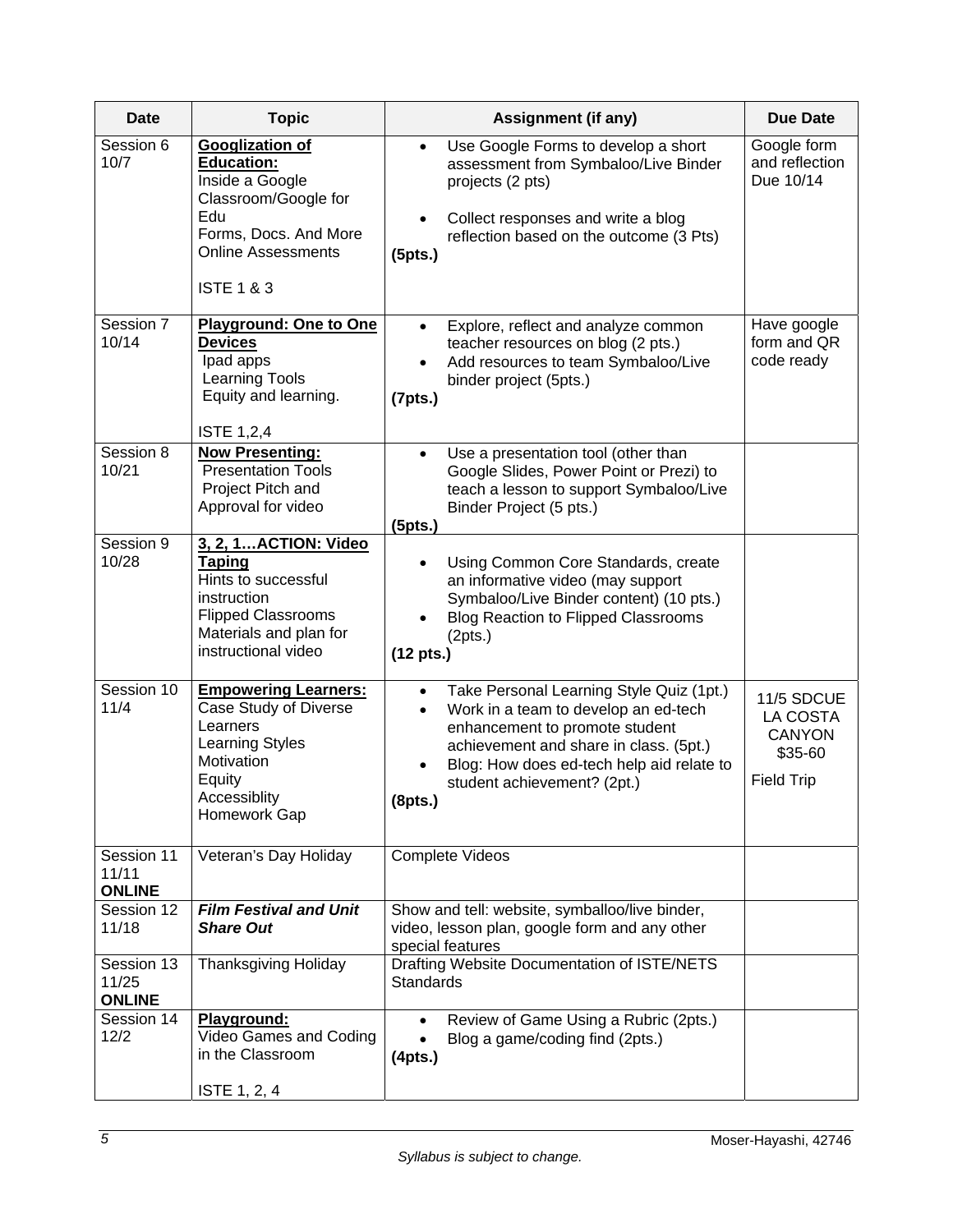| Date                | <b>Topic</b>                                                                                                                                                | <b>Assignment (if any)</b>                                                                                                                                                                                 | Due Date |
|---------------------|-------------------------------------------------------------------------------------------------------------------------------------------------------------|------------------------------------------------------------------------------------------------------------------------------------------------------------------------------------------------------------|----------|
| Session 15<br>12/9  | <b>Trending Now: Current</b><br><b>Events in Ed-Tech</b><br><b>Future Ready Schools</b><br>Speak-Up Survey,<br>EdCamps,<br>Innovative Models in Ed-<br>Tech | Instructor Evaluations-Lucky Me!<br>$\bullet$<br><b>Submittal of TPE Portfolio for</b><br>٠<br>Instructor Approval!!!!! (5pts.)<br>Final blog reflection on Trending Now<br>$\bullet$<br>(2pts)<br>(7pts.) |          |
| Final Exam<br>12/16 | No Class: Individual<br>conferences as needed                                                                                                               |                                                                                                                                                                                                            |          |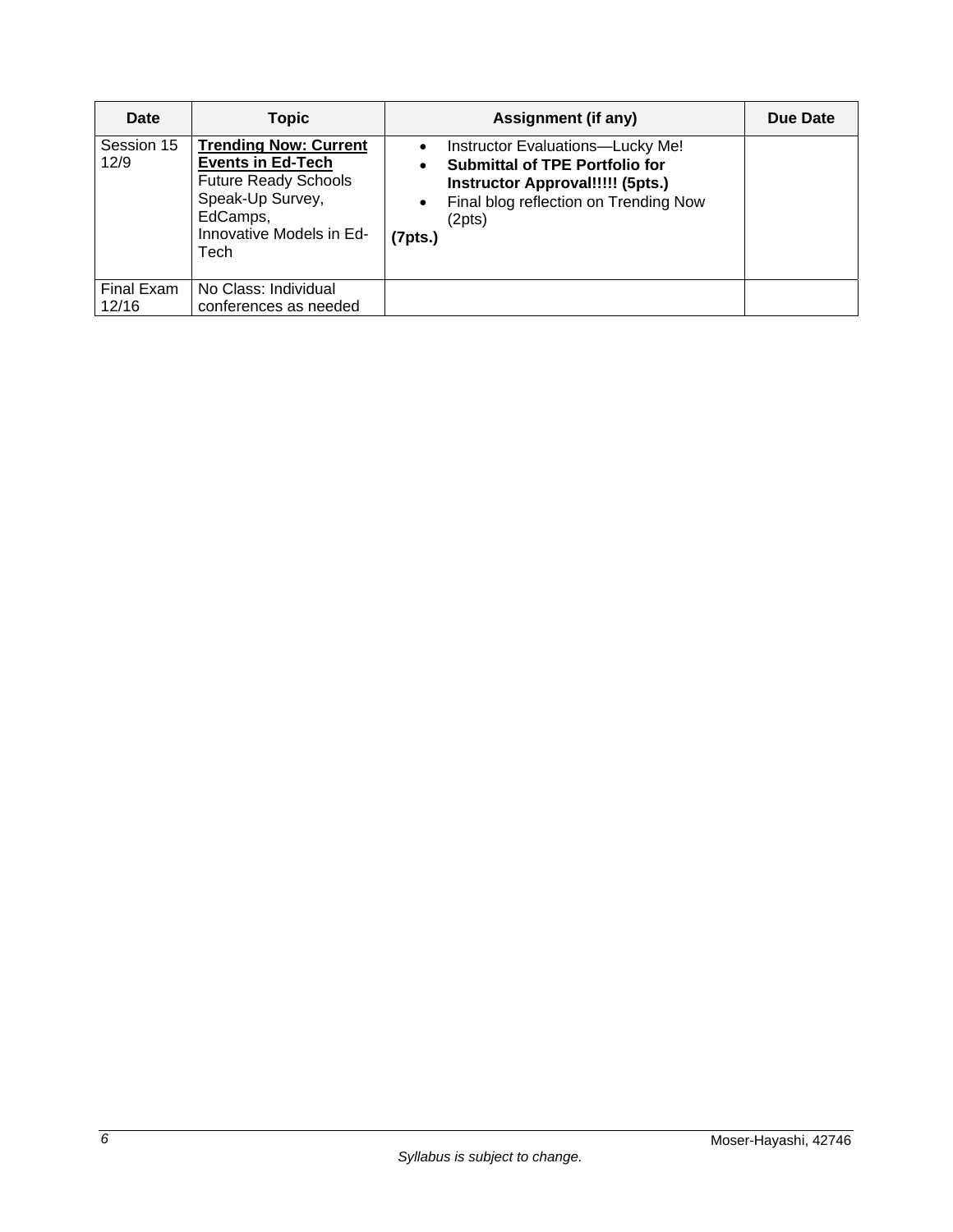# **COURSE REQUIREMENTS AND GRADED COURSE COMPONENTS**

All students are expected to participate in class activities and demonstrate reflective learning. It is important that students are well prepared for course sessions by completing the readings and assignments scheduled before the class meeting. Students who wish to revise an assignment must negotiate the requirements of the revision with the instructor. Failure to complete this course with a grade of C+ or better will prohibit a teacher candidate from entering a teaching credential program.

## **Course Assignments**

Please refer to calendar for assignments, points value and due date. Many assignments will be completed within our class lab time.

## **Grading Standards**

All assignments carry a point value. Please refer to course calendar and assignment descriptors for more information.  $\frac{100 \text{ A}}{25}$   $\frac{25 \text{ A}}{25}$ 

| 94 – 100 A    | $90 - 93$ A- |
|---------------|--------------|
| $87 - 89B +$  | 84 – 86 B    |
| $80 - 83 B$ - | $77 - 79$ C+ |
| $74 - 76$ C   | $70 - 73$ C- |
| 60 – 69 D     | Below 60 F   |

## **Final Exam Statement**

The TPE 14 portfolio upload is our course final. It must be completed on or prior to our last class meeting.

### **School of Education/Course Attendance Policy**

Due to the dynamic and interactive nature of courses in the School of Education, all candidates (course participants) are expected to attend all classes and participate actively. At a minimum, candidates (course participants) must attend more than 80% of class time, or s/he may not receive a passing grade for the course at the discretion of the instructor. Individual instructors may adopt more stringent attendance requirements. Should the candidate (course participants) have extenuating circumstances, s/he should contact the instructor as soon as possible. *(Adopted by the COE Governance Community, December, 1997).*

### **Policy on Late/Missed Work**

Students are expected to have all assignments completed and uploaded on time. There will be **no late work** accepted due to our workshops, labs and holiday breaks provide ample time to complete required work. Any work missing will be deducted from grade.

In addition to attending course sessions, students may need to use campus resources for some assignments. All students must plan times they can work in labs on campus. Students are required to check campus resources and availability of labs. Mac computers are available in ACD 202, ACD 211, UH 271, UH 272, UH 273, and SCI2 306 in addition to other locations such as the library 2nd floor. Students are required to use campus issued-email accounts and check email and the class Cougar Course (Moodle) site at least two times per week to communicate with instructor and peers.

## **Student Collaboration Policy**

This course requires students to work in a variety of collaborative models that are present in K-12 school settings. It is at the professor's discretion on how to apply, design, and create expectations for collaborative work within this classroom.

.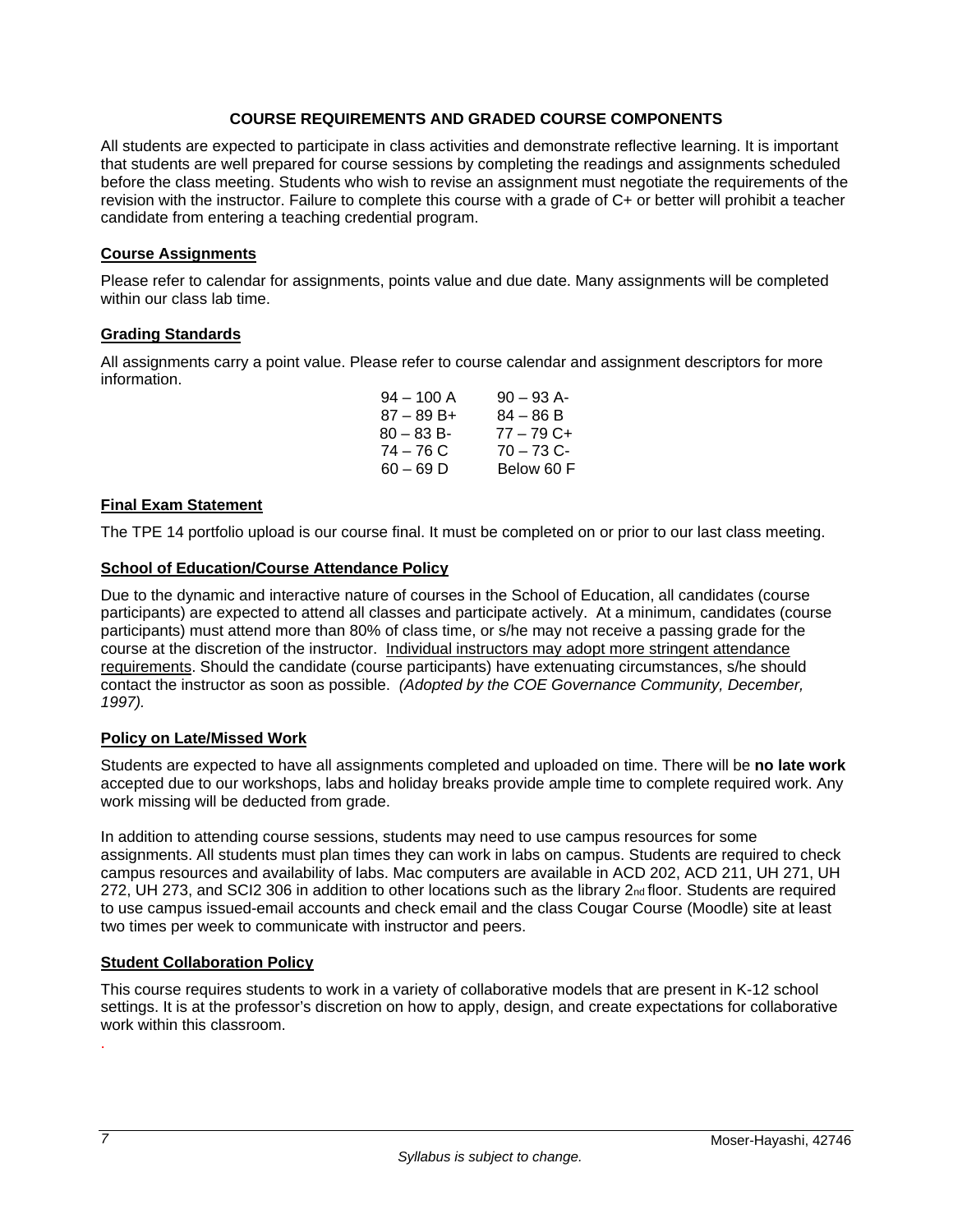# **GENERAL CONSIDERATIONS**

## **CSUSM Academic Honesty Policy**

Students will be expected to adhere to standards of academic honesty and integrity, as outlined in the Student Academic Honesty Policy. All assignments must be original work, clear and error-free. All ideas/material that are borrowed from other sources must have appropriate references to the original sources. Any quoted material should give credit to the source and be punctuated accordingly.

Academic Honesty and Integrity: Students are responsible for honest completion and representation of their work. Your course catalog details the ethical standards and penalties for infractions. There will be zero tolerance for infractions. If you believe there has been an infraction by someone in the class, please bring it to the instructor's attention. The instructor reserves the right to discipline any student for academic dishonesty, in accordance with the general rules and regulations of the university. Disciplinary action may include the lowering of grades and/or the assignment of a failing grade for an exam, assignment, or the class as a whole.

Incidents of Academic Dishonesty will be reported to the Dean of Students. Sanctions at the University level may include suspension or expulsion from the University.

Refer to the full Academic Honesty Policy at: http://www.csusm.edu/policies/active/documents/Academic\_Honesty\_Policy.html

### **Plagiarism**

As an educator, it is expected that each candidate (course participant) will do his/her own work, and contribute equally to group projects and processes. Plagiarism or cheating is unacceptable under any circumstances. If you are in doubt about whether your work is paraphrased or plagiarized see the Plagiarism Prevention for Students website http://library.csusm.edu/plagiarism/index.html. If there are questions about academic honesty, please consult the University catalog.

### **Students with Disabilities Requiring Reasonable Accommodations**

Students with disabilities who require reasonable accommodations must be approved for services by providing appropriate and recent documentation to the Office of Disabled Student Services (DSS). This office is located in Craven Hall 4300, and can be contacted by phone at (760) 750-4905, or TTY (760) 750- 4909. Students authorized by DSS to receive reasonable accommodations should meet with their instructor during office hours or, in order to ensure confidentiality, in a more private setting.

### **Credit Hour Policy Statement**

Per the University Credit Hour Policy:

 Courses with face-to-face instruction (including activity and laboratory modes of instruction) students are expected to spend a minimum of two hours outside of the classroom each week for each unit of credit engaged in learning. For each unit of credit corresponds to two or three 'hours' of class-time, and two hours of student learning outside of class.

### **All University Writing Requirement**

The All-University Writing Requirement (850 words for a 1-unit course, 1700 words for a 2-unit course, and 2500 words for courses of 3 or more units) is satisfied in the course. Written blogs, reflections and completion of written report demonstrating evidence of meeting TPE 14.

# **Course Format**

This course is a traditional face-to-face setting with workshop/lab time and online interactions.